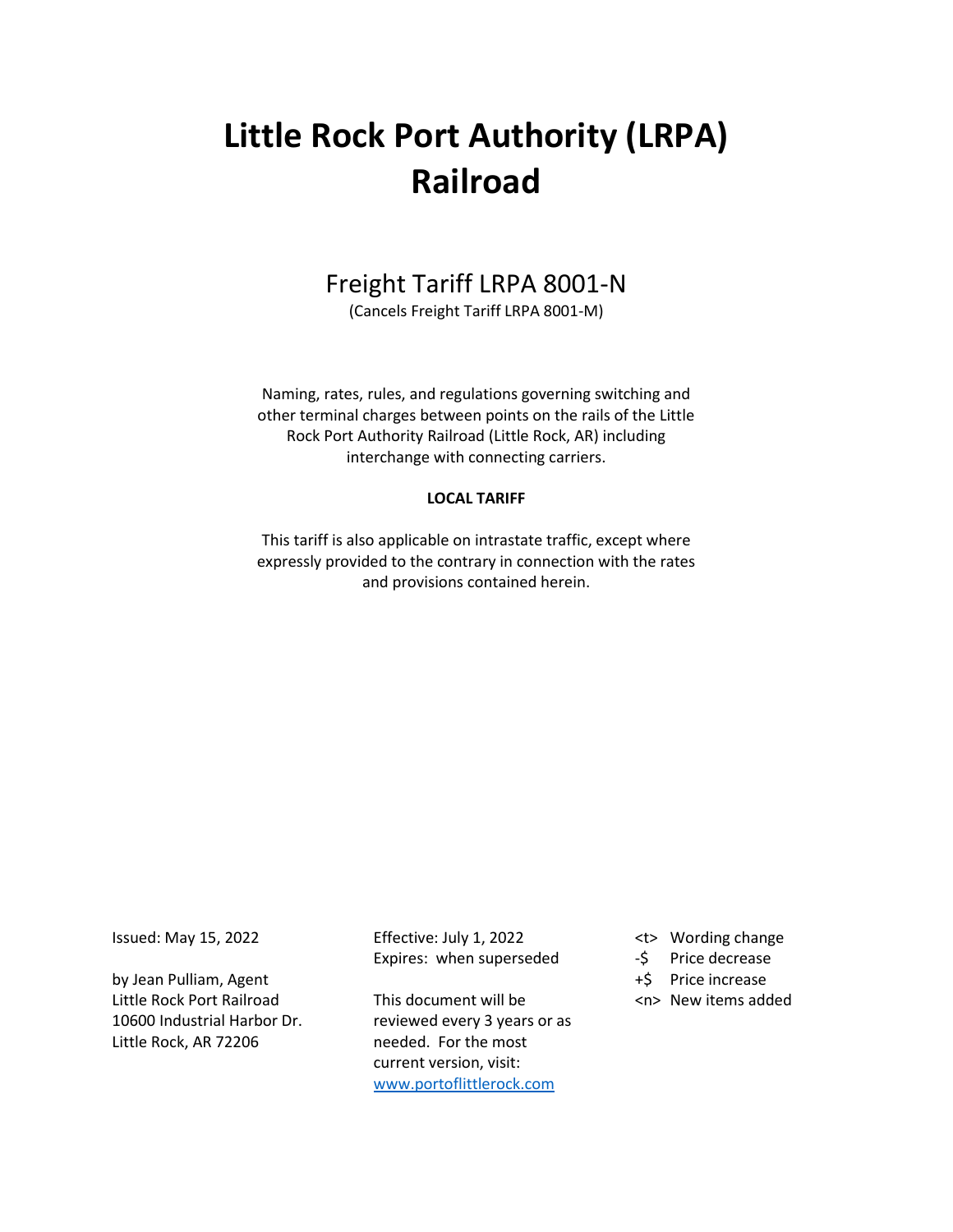# **General Rules and Regulations**

### **Tariff Updates**

This tariff will be reviewed every 3 years or as needed. Shippers are advised that the services and terms in effect in this directory on the date of shipment govern, and therefore are advised to obtain the version of this tariff in effect on the date of the shipment.

# **Holidays**

The following are considered Holidays

- New Year's Day (January 1)
- Memorial Day (Last Monday in May)
- Independence Day (July 4)
- Labor Day (First Monday, September)
- Thanksgiving Day (Fourth Thursday in November)
- Day after Thanksgiving
- Christmas Eve (December 24)
- Christmas Day (December 25)

If any of the above holidays occurs on a Saturday, the preceding Friday will be considered a holiday or occurs on a Sunday, the following Monday will be considered a holiday. Where federal law provides for the holidays listed above, the dates observed will be as provided by federal law, except where provisions of state laws vary.

#### **Normal Business Hours**

7:00 am to 3:30 pm, Monday through Friday, except for Holidays.

### **Charges Are Cumulative**

All charges established by this tariff are cumulative and may be assessed in any combination.

#### **Demurrage and Car Hire Charges**

Any demurrage and/or car hire charges incurred will be billed to LRPA industries in the amount equal to the net car hire billed to the LRPA, payable upon receipt. This includes unit trains, defined as the same type cars brought in for one customer in quantities of 30 or more cars to be loaded/unloaded with a single commodity and bound for a single destination.

#### **Weather Interference**

If the operations of the consignor or consignee are disrupted due to earthquakes, tornadoes, hurricanes, or floods, demurrage charges will not be applied if the disruption exceeds two (2) days. Request for relief must be received in writing for request to be considered.

# **Liability and Claims**

### **Damaged Cars**

The LRPA will not be responsible in any way for damaged cars arriving at the Port. Damages to cars arriving at the LRPA that can be seen from ground inspection by the LRPA railroad crew will not be accepted and will be returned to the delivering Class I railroad. If damaged cars are able to be moved, they will be moved to the Port industry and will be the responsibility of the industry to repair. Once rail cars are placed at Port industries, cars will be considered as delivered and in the custody of the customer.

Customers are liable for all damage, including damage to the LRPA track and equipment that

results from failing to safely return an empty railcar. Customers are also liable for costs associated with adjustment or securing of cables and dunnage in empty railcars released to the LRPA.

The LRPA will not accept damaged cars from Port industries. If repairs cannot be done at the industry, the LRPA will require one-time movement orders (Rule 12 from the FRA) to deliver car outbound.

The LRPA will not move cars deemed unsafe to do so.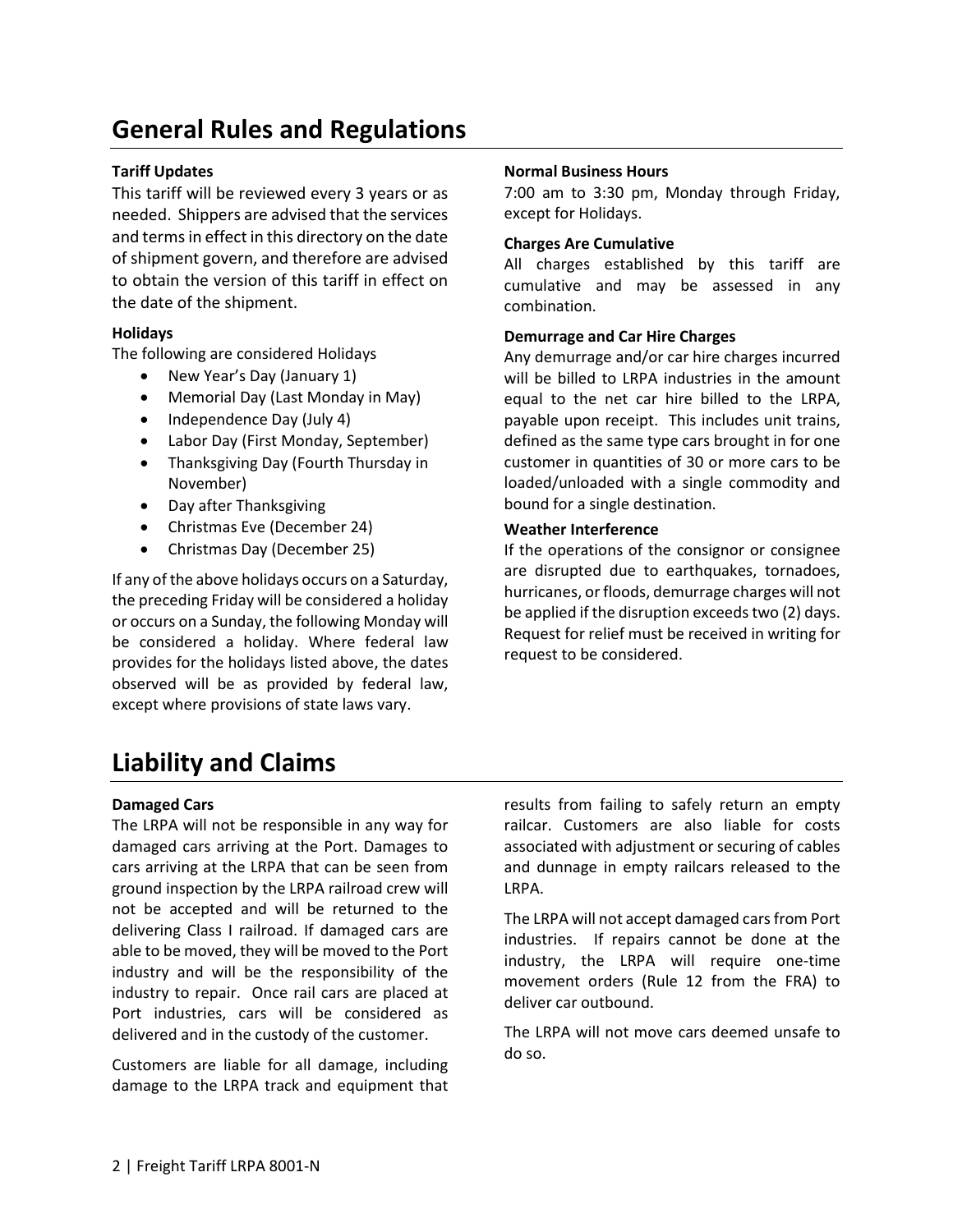# **Payment, Credit, and Collections**

### **Credit and Collection Terms**

Unless otherwise provided in an applicable rate document, the credit and collections terms for the LRPA are as follows:

- Bills are due and payable on receipt.
- All charges must be contested in writing within 30 days. Bills not contested within 30 days will be due in full.
- Invoice or BOL Numbers must accompany payments.

# **Customer Financial Responsibility**

Enforcement of Charges: At its sole discretion, the LRPA reserves the right to withhold delivery of railcars of a customer when customer's account is in arrears. The LRPA reserves the right to deny service to any customer until all outstanding delinquent charges have been paid.

Freight and other accrued transportation charges may not be offset by overcharge, freight damage or other claims.

# **Shipping Instructions**

# **Handling Bill of Lading**

The LRPA does not process bill of lading (BOL) requests. Industries are required to process individual BOLs and send a copy to the LRPA prior to release of rail cars. Cars will not be picked up without a BOL.

Method of receiving the BOL is by email at [Rail@PortofLittleRock.com.](mailto:Rail@PortofLittleRock.com)

# **Equipment**

### **Safe Return of Empty Railcars**

All railcars must be returned in a safe and secure manner, in compliance with all laws, including the closing of all doors and hatches and the securement of all cables and other dunnage.

### **Cleaning**

Cars must be left clean by shipper and will be assumed to be clean if loaded. The LRPA is not responsible for cleaning rail cars.

### **Closing Doors on Cars**

The LRPA does not close or open doors on cars. Loaded cars will not be moved unless all doors, hatches, outlet gate doors on covered hoppers, gates and tie-down devices are secured. Additional intra-terminal switch charges will apply if any subsequent trips to the customer are necessary due to doors, etc., not being secured.

### **Loading**

Upon arrival and placement of carrier-supplied equipment for loading at origin, the shipper will be responsible for ensuring that the equipment is suitable for loading, free of non-railroadowned material including dunnage, blocking, bracing, strapping, miscellaneous debris, or other material not intended for securement as part of the rail car, prior to loading equipment. If rail car is not suitable for loading, it should be rejected as dirty, unless loader notifies the LRPA of debris or dunnage in the rail car.

# **High – Wide - Heavy General Instructions**

For loads that exceed the weights and dimensions listed below, contact the LRPA at [Rail@PortofLittleRock.com.](mailto:Rail@PortofLittleRock.com)

• Movements of standard 263,000-pound equipment and standard 286,000-pound equipment with coupled lengths greater than 45' 8 ½" on routes cleared for 263,000 pound and 286,000 pound service are exempt from this clearance requirement.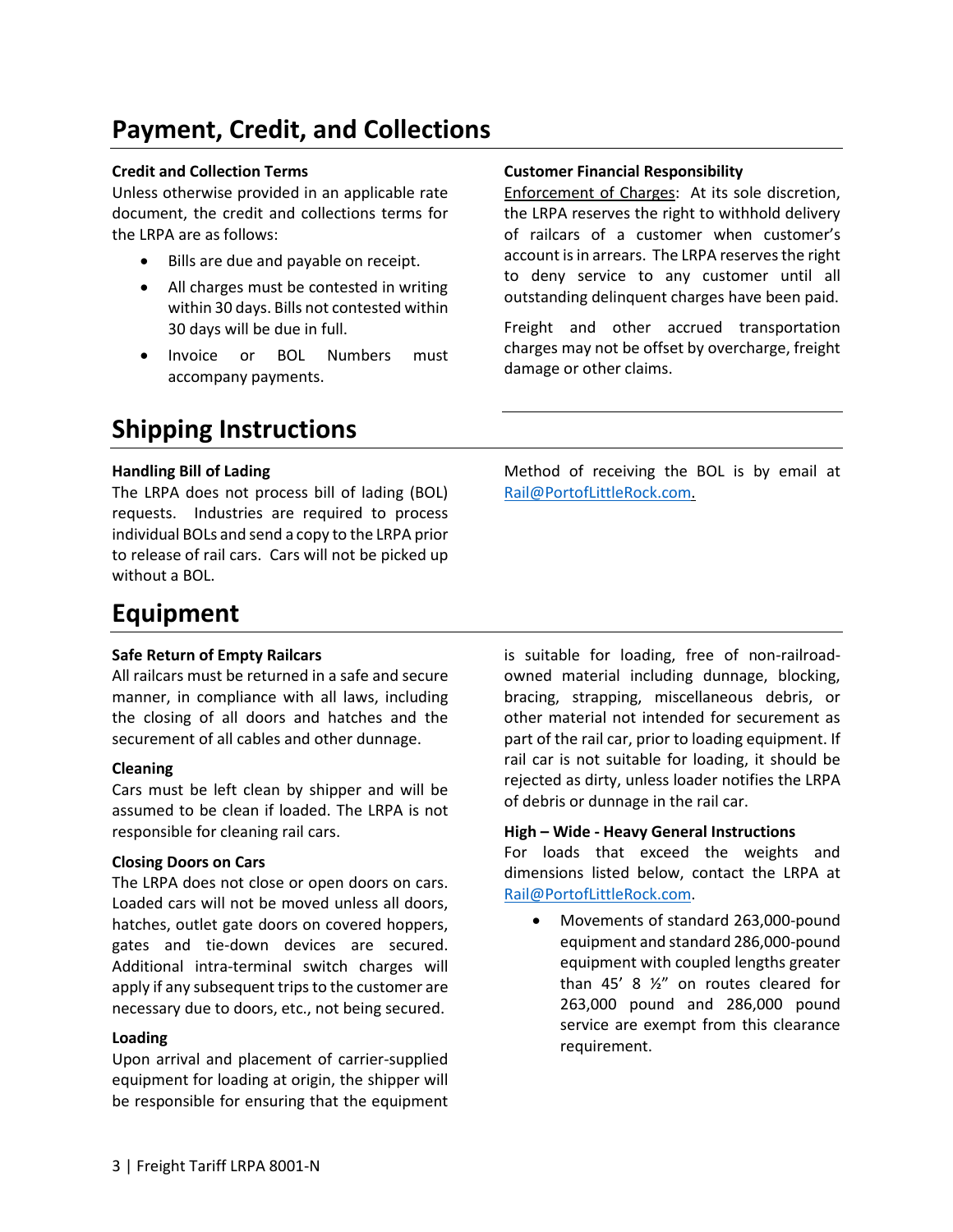#### **Equipment Specifications: Shipper-Furnished Equipment**

Shipper's equipment shall not exceed the following dimensional specifications:

| <b>Equipment</b>         | Length<br>(outside<br>measurement) | Width              | Height                                       | <b>Weight</b> (gross)                  |
|--------------------------|------------------------------------|--------------------|----------------------------------------------|----------------------------------------|
| <b>Trailers</b>          | 53 feet or less                    | 102 inches or less | 13 feet 6 inches<br>(outside<br>measurement) | Lesser of 65,000<br>lbs or mfr's limit |
| Containers               | 40-53 feet or less                 | 102 inches or less | 9 feet 6 inches                              | Lesser of 67,200<br>Ibs or mfr's limit |
| Containers               | 20 feet                            | 102 inches or less | 9 feet 6 inches                              | Lesser of 52,900<br>Ibs or mfr's limit |
| Containers on<br>Chassis | Chassis 53 feet or<br>less         | 102 inches or less | 13 feet 6 inches<br>with Chassis             | Lesser of 65,000<br>Ibs or mfr's limit |

#### **Loads that Require Idlers or Buffers**

Where it is necessary to use idlers or buffers, there will be an additional charge per car used. Articulated cars (cars that have multiple frames with one car number) will be charged and additional fee per frame. Cars consigned to industries will not be used as idlers or buffers.

#### **Additional Requirements**

- Closed shipper equipment must be equipped with closed side and/or end doors. Doors must be tightly fitted and have suitable locking and/or sealing devices. Shipper must provide locks and/or seals to secure the doors adequately to protect the cargo.
- Locks utilized and/or installed by shipper must be removed by the Consignee. The LRPA does not assume responsibility for return of locks.
- Identifying marks and numbers must be plainly and conspicuously visible on each piece of equipment.
- The kingpin setting of an equipment of more than 42 feet, 10 inches (outside measurement) may not exceed 36 inches.

# **Derails**

*Industry Property* - Costs incurred due to a derail on industry property where it is clear the industry is at fault due to improperly loaded or damaged car, improperly maintained track, etc., all costs will be the responsibility of the industry. If it is determined that the derail is LRPA operator error, the LRPA will be responsible for costs.

*LRPA Property* - Costs incurred on LRPA property where it is clear the LRPA is at fault, all costs will be the responsibility of the LRPA. If the derail on LRPA property is due to an improperly loaded or damaged car, responsibility for the costs will be the responsible industry.

*Shared Fault* - If it is unclear as to the point of derail or the cause of the derail, an investigation will be done by an impartial party to determine the responsibility for repairs. This may result in a shared cost.

### **Rail Car Repair**

The LRPA or designee, has the right to repair railcars if, during inspection, the railcar is found to have a condemnable defect. Should work occur, railcar owner will be billed for repairs.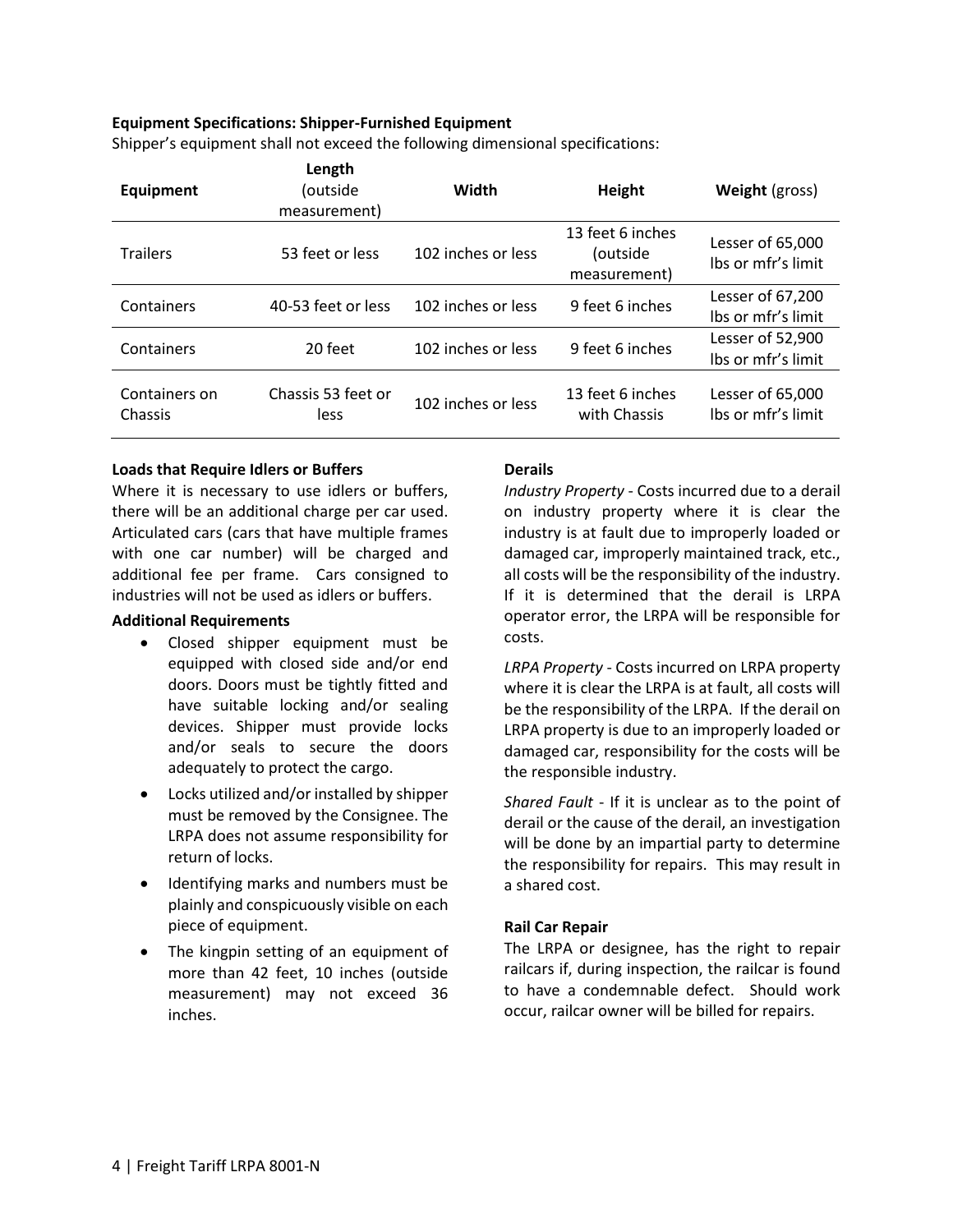# **Hazardous Materials**

#### **48-Hour Rule**

Per the U.S. Department of Transportation, railcars with regulated hazardous materials ("HazMat") must be advanced toward their final destination within 48 hours. See [49 CFR Part](https://www.gpo.gov/fdsys/pkg/CFR-2011-title49-vol2/pdf/CFR-2011-title49-vol2-part174-toc-id607.pdf)  [174.](https://www.gpo.gov/fdsys/pkg/CFR-2011-title49-vol2/pdf/CFR-2011-title49-vol2-part174-toc-id607.pdf)14, excluding Saturdays, Sundays and holidays. Customer and its agent industries must use their best efforts to ensure that all railcars containing a hazardous commodity are accepted by customer or its agent industry within 48 hours of its arrival in the destination's serving yard. The LRPA reserves the right to return railcars loaded with hazardous commodity to origin at the cost and expense of customer or its agent industry in lieu of exercising its rights under 49 CFR Part 174 to remove the hazardous materials.

#### **Car Switching and Spill Mitigation Due to Non-Accident Release (NAR)**

Non-Accident Release (NAR) is defined as an unintentional release of either a hazardous or non-hazardous material while in possession of the LRPA or on LRPA property, which results from an act or an omission of a shipper, including but not limited to failure to properly secure valves and/or fittings, failed closures and/or pressure-relief devices, or overloaded containers. Material or its residue is considered hazardous as defined by the [U.S Department of](https://www.ihmm.org/about-ihmm/what-are-hazardous-materials)  [Transportation](https://www.ihmm.org/about-ihmm/what-are-hazardous-materials) (see Institute of Hazardous Materials Management).

For each NAR, the LRPA will assess a minimum "Car Switching and Spill Mitigation Charge" to the shipper for each NAR incident described below:

- Cost plus 20% for repair and remediation per car containing HazMat lading, per NAR.
- Cost plus 20% for repair and remediation per car containing non-hazardous lading, per NAR. Non-hazardous lading is defined as any commodity not defined as a hazardous material or its residue.
- Cost plus 20% for repair and remediation per car containing HazMat with

improperly secured or open closures (fittings, plugs, valves, manways) presenting the potential for a NAR but not yet releasing lading.

Costs passed along to shipper include but are limited to expenses associated with emergency response, environmental mitigation, site cleanup, waste disposal, personal injury, exposure, evacuation, regulatory penalties, litigation, lading transfer, and long-term environmental investigation and remediation. When the shipper identified on the waybill is a third party, acting as an agent, the agent's principal will be considered the shipper of record and will be subject to the "Car Switching and Spill Mitigation Charge".

These charges apply to all Non-Accidental Releases of lading, regardless of commodity type, commodity hazard or the lack thereof, and apply to all rail car equipment or lading packages contained within (tank car, hopper car, box car, gondola car, platform car, refrigerated unit, intermodal tank, intermodal container, tote, drum, bag, box, pail, etc.).

If possible and practical, upon notification of a NAR, the LRPA will advise the shipper of incident details and will allow the shipper the opportunity to assist in the spill mitigation, provided their responders are qualified with all applicable railroad safety rules. Cause determination of the NAR will be performed by the LRPA or designee, and documentation will be made available to the shipper upon their request.

# **Explosives and Commodities Designated as Inhalation Hazard**

The switching of a leaking car involved in a NAR will be at the discretion of the LRPA at the time of the incident. The "Car Switching and Spill Mitigation Charge" for a NAR will be in addition to any other relevant chargeable services performed in connection with such car(s).

Order-in or spot-on-arrival customers who cannot accept inbound traffic whose railcars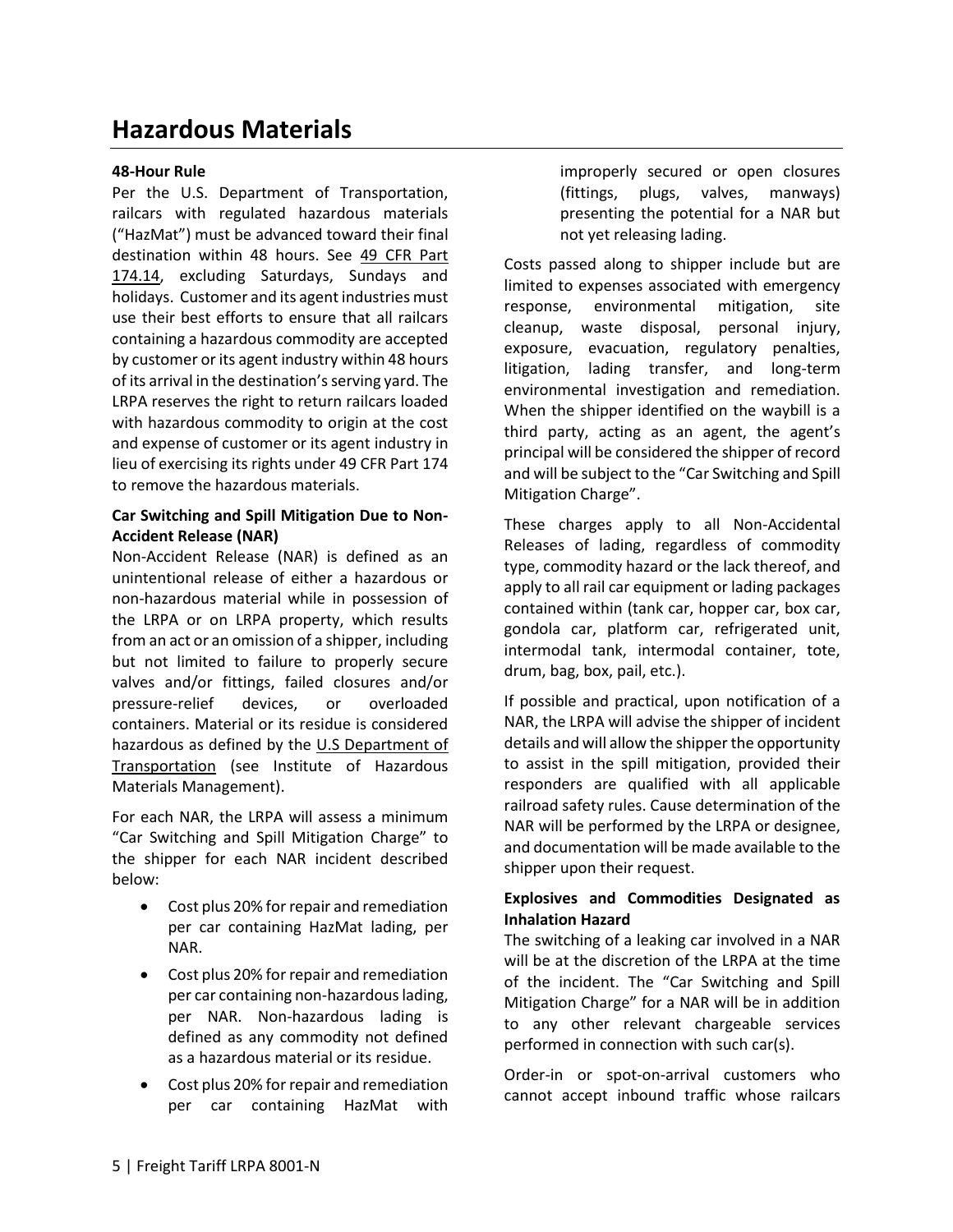contain Hazmat, which are constructively placed on LRPA tracks will be subject to fee rates as listed in the Rate Schedule. All cars will be subject to the short-term storage and switching rate. Fees will begin on the second full day after cars have been constructively placed, refer to Table 1-1.

#### **Procedure on Delivery and Placement of Cars**

Customer shall be prepared to receive carloads of TIH/PIH commodities immediately upon notification of availability at destination by carrier railroad. There will be no free time granted to customer once notification takes place. Charges will begin at 07:00 AM the morning after customer tender/notification or the first day of deliverable service, whichever occurs first.

If a customer or receiving location is unable to accept a TIH/PIH commodity carload when first notified, the LRPA will hold the car(s) in storage and cars will be subject to fee rates as listed in the Rate Schedule. All cars will be subject to the short-term storage and switching rate. This will be immediate without any applicable free time.

### **Procedure on Unsafe or Improperly Loaded Cars**

The LRPA will not accept hazmat cars that are visually unsafe, cars will be set aside or set back. Cars are deemed unsafe using the following criteria:

- A car is overloaded, imbalanced, or has a shifted load
- A car is spilling, leaking, or dusting
- A car containing TIH/PIH commodities or residue whose shipping instructions do not meet regulatory compliance.

# **Procedure on Unsafe Condition at Customer Facility**

Where safe railway operations are not possible because of an extreme condition, train service will be suspended until condition is rectified to the satisfaction of the LRPA. This will be the LRPA's sole discretion. Examples of unsafe conditions and practices are those that are likely to cause permanent disability, loss of life, or body parts and/or extensive loss of structure, equipment or material, or repeated/or multiple unresolved conditions or practices that may have a safe work-around.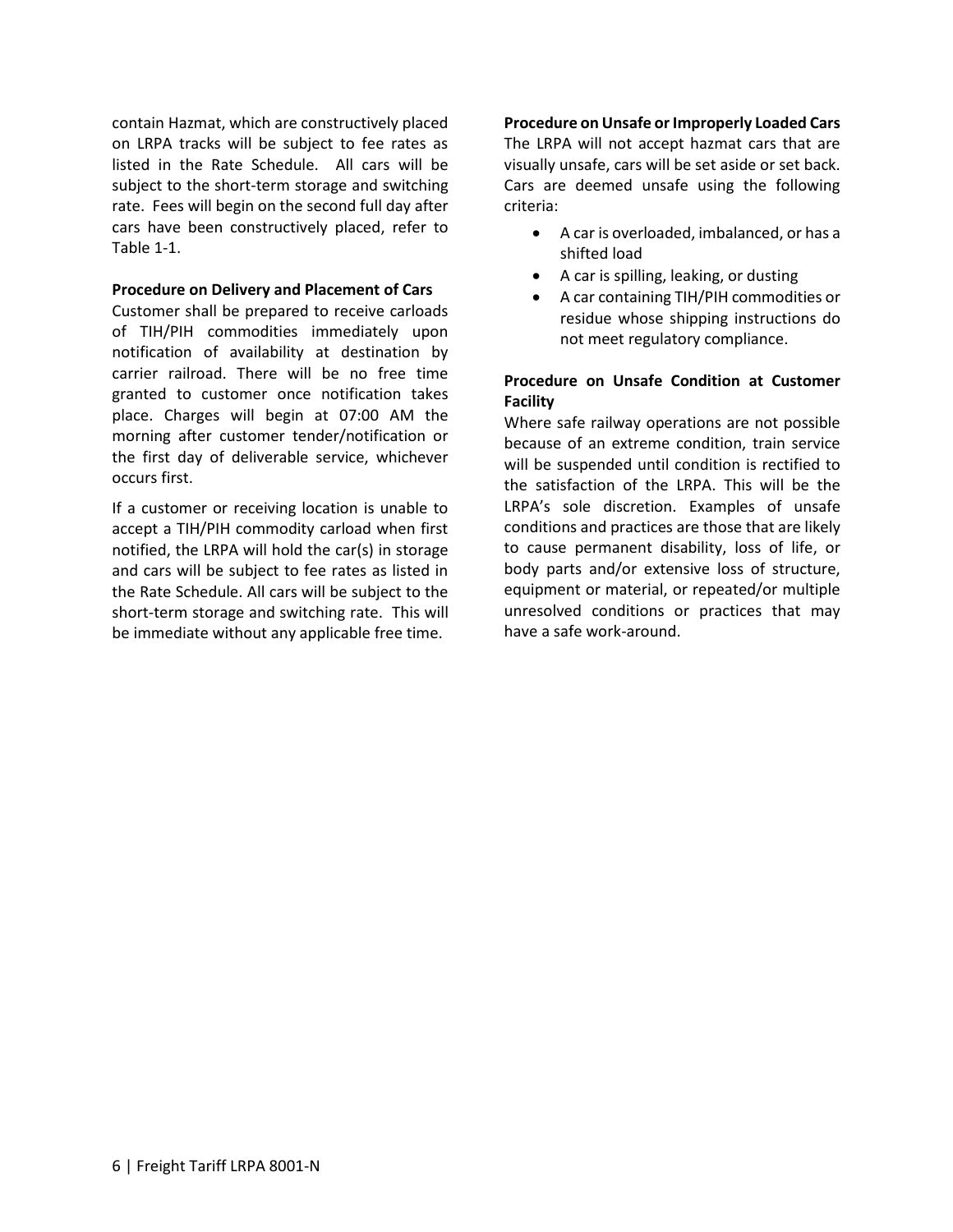# **Little Rock Port Authority Rate Schedule**

# **Switching**

On shipment of containers, loaded or empty, on flat cars, charges will apply and be assessed on each separate movement, loaded and empty.

| \$325 per loaded<br>non-hazardous cars<br>\$345 per loaded<br>60 ft car for<br>hazardous cars<br>\$430 per loaded<br>89 ft or more<br>car/286,000 lbs or | <b>Reciprocal / Interchange Switching</b><br>A switching movement between customers served by the LRPA<br>at Little Rock, AR, and interchange with connections (BNSF; UP)<br>when in connection with or part of a road haul movement.<br><b>Idlers or Buffers</b><br>Rail cars used to separate the locomotive and rail crew from<br>hazardous material by at least one car.<br><b>Articulated Cars</b> |
|----------------------------------------------------------------------------------------------------------------------------------------------------------|---------------------------------------------------------------------------------------------------------------------------------------------------------------------------------------------------------------------------------------------------------------------------------------------------------------------------------------------------------------------------------------------------------|
| more for hazardous<br>cars                                                                                                                               | Rail cars that have multiple frames with one car number.                                                                                                                                                                                                                                                                                                                                                |
| \$0 per empty cars                                                                                                                                       |                                                                                                                                                                                                                                                                                                                                                                                                         |
| \$325 per car                                                                                                                                            | <b>Inter-Terminal Switching</b><br>The switching of cars from one location to another within a                                                                                                                                                                                                                                                                                                          |
| \$345 per car for<br>hazardous cars                                                                                                                      | terminal area, involving two or more railroads.                                                                                                                                                                                                                                                                                                                                                         |
| $$125$ per car                                                                                                                                           | <b>Intra-Plant Switching</b><br>A switching movement from one point to another point within                                                                                                                                                                                                                                                                                                             |
|                                                                                                                                                          | the industry.                                                                                                                                                                                                                                                                                                                                                                                           |
| $$125$ per car                                                                                                                                           | <b>Intra-Terminal Switching</b><br>A switching movement between the tracks of two separate<br>industries served by the same railroad.                                                                                                                                                                                                                                                                   |

*NOTE: Cars that have been placed at industry but need to go back into storage for repairs or any other reason will be charged the daily rate of storage and the intra-terminal switching fee per car.*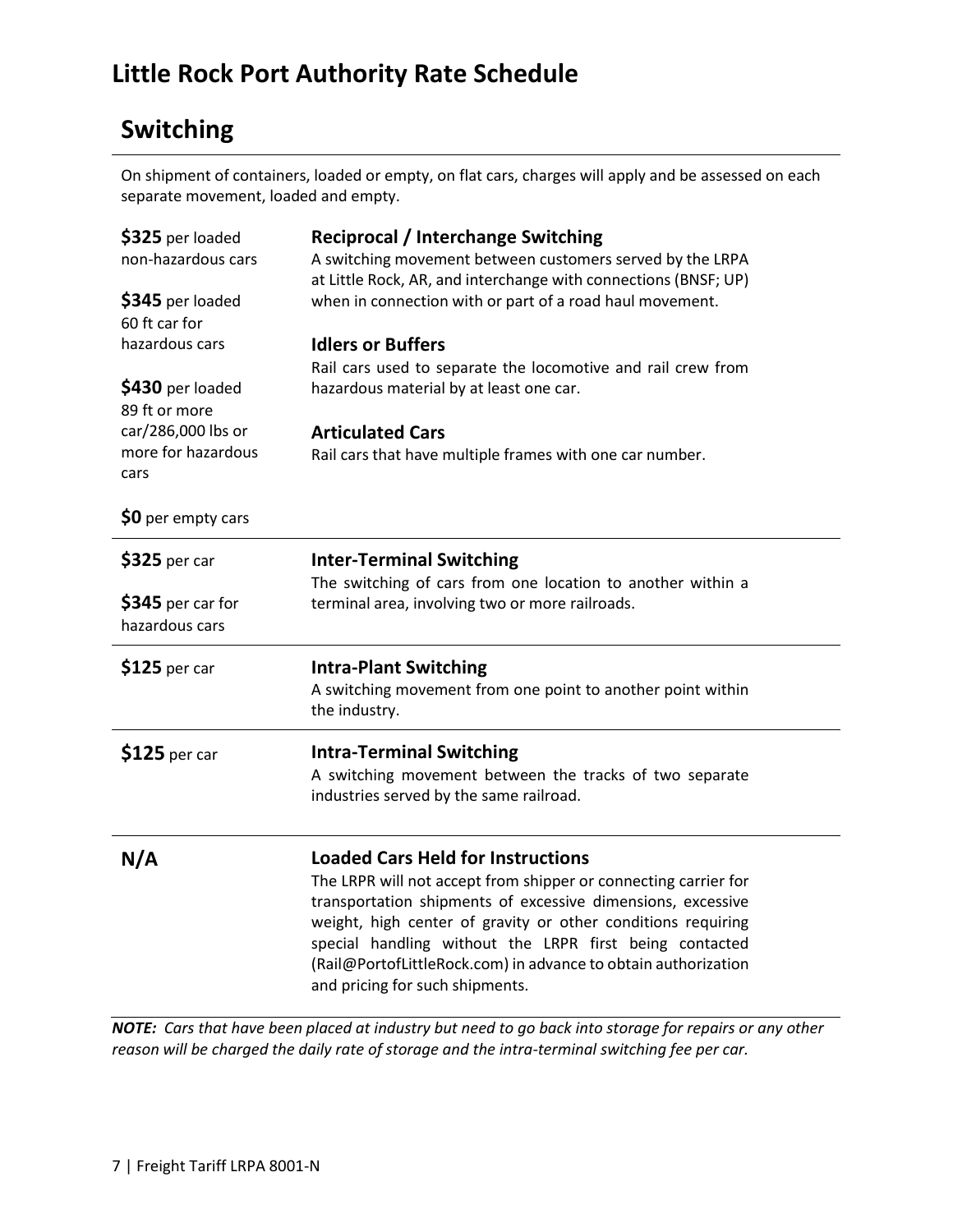# **Storage**

Storage rates apply to all leased, privately owned and non-privately owned cars, whether empty or loaded. This applies to cars that cannot be delivered directly to the industry upon arrival and will be placed in LRPA storage until requested by the industry. Railcars must be placed at industry within 72 hours after the first 7 AM upon notification of constructive placement. Saturdays, Sundays and holidays are chargeable days if at least one storage day has been incurred prior to the Saturday, Sunday or holiday. When placed in short-term storage, the additional switch and daily storage will begin. Refer to Table 1-2 for examples.

| \$200 switch fee<br>\$15 per day<br>storage                                   | <b>Short-Term Storage</b><br>Storage defined as holding cars in LRPA storage for 30 days or less. This<br>is an automatic placement if car is not requested in the stated<br>timeframe.                                                                                                                    |  |  |
|-------------------------------------------------------------------------------|------------------------------------------------------------------------------------------------------------------------------------------------------------------------------------------------------------------------------------------------------------------------------------------------------------|--|--|
|                                                                               | EXCEPTION: Hazardous material cars do not get 72 hours. Fees for<br>hazmat cars will begin on the second full day after arrival. Refer to Table<br>1-1 for examples.                                                                                                                                       |  |  |
| \$200 switch fee                                                              | <b>Long-Term Storage</b><br>Storage defined as holding cars in LRPA storage for 31 days and over.<br>This storage requires a contract between the industry and the LRPA.<br>Long-term storage is dependent upon the availability of space at the<br>LRPA. There are two ways Long-Term Storage is charged: |  |  |
| $$6.00$ per day                                                               | Contract without a Track Lease Agreement: Charges begin the day<br>after arrival at the LRPA regardless of arrival day of the week and a<br>switch fee per car when moved to industry.                                                                                                                     |  |  |
| \$100 switch fee<br>\$1.00 per foot of<br>track<br>$$3.00$ per day<br>storage | Contract with a Track Lease Agreement: Charges begin the day<br>after arrival at the LRPA regardless of arrival day of the week and a<br>switch fee per car when moved to industry.                                                                                                                        |  |  |
| \$100 per car                                                                 | Cars Requested from Storage by specific car numbers<br>Also known as cherry picking. If cars are requested by specific<br>numbers, an additional fee will be charged per car.                                                                                                                              |  |  |

*NOTE: Unit trains, defined as the same type of cars for one customer in quantities of 30 or more cars to be loaded/unloaded with a single commodity and bound for a single destination, that are stored waiting for completion or outbound interchange will be charged an aggregate switching fee and an aggregate daily storage fee until moved back to industry or interchanged. Fee is TBD.*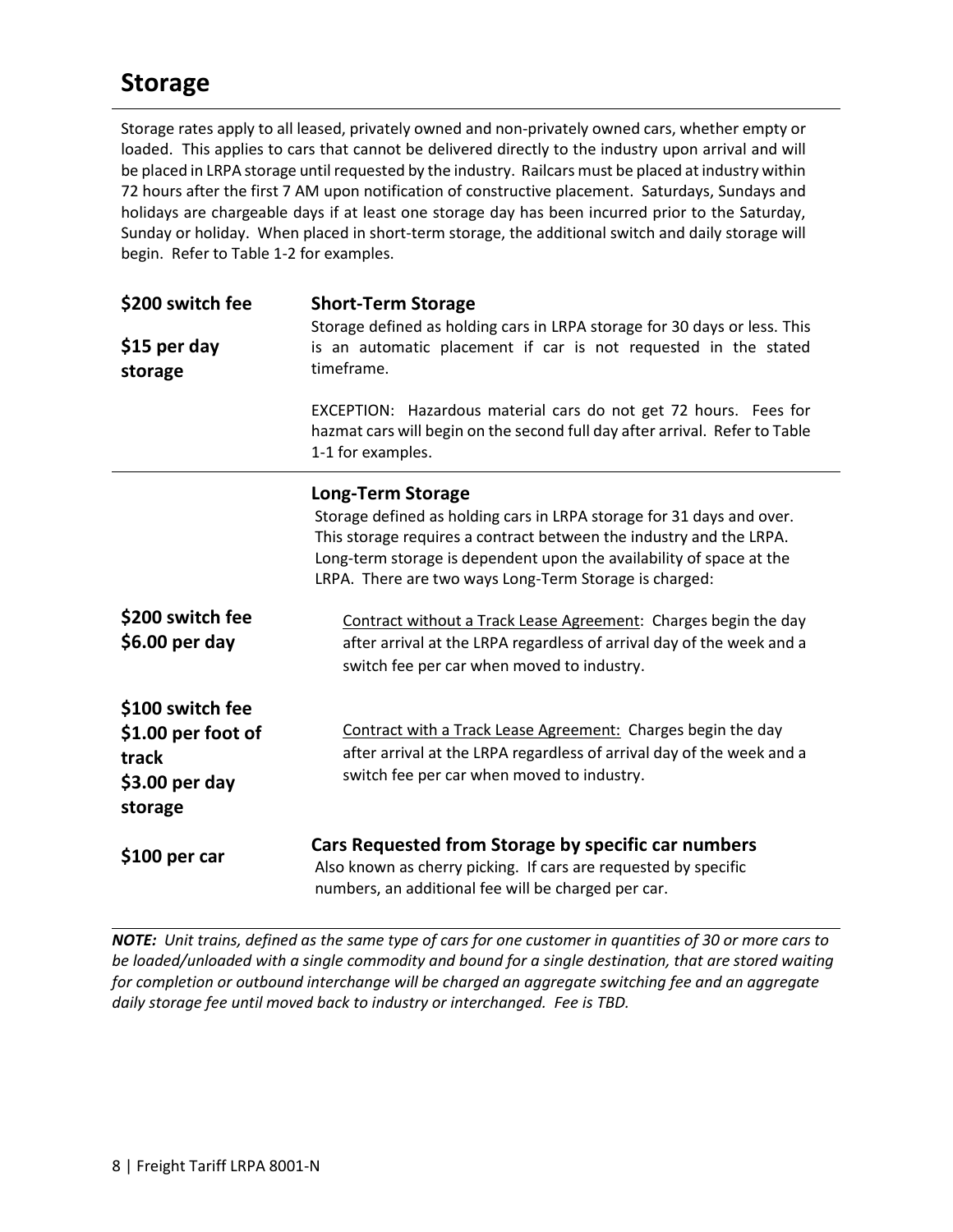| <b>Switch fees and</b>   | <b>Non-Industry Partner Storage</b>                                                                                                                                           |
|--------------------------|-------------------------------------------------------------------------------------------------------------------------------------------------------------------------------|
| <b>Storage fees will</b> | This is storage for contractors that do not have industries located in the                                                                                                    |
| be determined            | LRPA and are for long-term storage. This storage requires a written                                                                                                           |
| during contract          | contract. Storage charges will begin the day after arrival at the LRPA                                                                                                        |
| negotiations             | regardless of arrival day of the week.                                                                                                                                        |
| \$100 per car            | Cars Requested from Storage by specific car numbers<br>Also known as cherry picking. If cars are requested by specific<br>numbers, an additional fee will be charged per car. |

# **Other Rate Categories**

| \$325 per car<br>non-hazardous car        | <b>Turning of Cars to Permit Loading or Unloading</b><br>Movement to permit loading or unloading within the same switching<br>limits and return to same tracks |  |  |
|-------------------------------------------|----------------------------------------------------------------------------------------------------------------------------------------------------------------|--|--|
| \$345 per car<br>hazardous<br>commodities |                                                                                                                                                                |  |  |
| \$325 per car                             | <b>Re-spotting to Complete Loading or Unloading</b>                                                                                                            |  |  |
| non-hazardous car                         | Cars placed for loading or unloading at an industry, before or following<br>placement such cars are ordered to other locations on the rail to                  |  |  |
| \$345 per car                             | complete loading or unloading, as the case may be, an extra switching                                                                                          |  |  |
| hazardous                                 | charge per car will be assessed for each placement after the initial<br>placement. Charges specified in this item are in addition to the regular               |  |  |
| commodities                               | switching charge.                                                                                                                                              |  |  |
| \$250 per hour                            | <b>Special Switching</b>                                                                                                                                       |  |  |
|                                           | switching performed outside normal weekday business hours (excluding<br>weekends), upon written special request and not under normal                           |  |  |
|                                           | conditions, as determined by the LRPA. Special Switching requests must                                                                                         |  |  |
|                                           | be submitted by email to Rail@PortofLittleRock.com. Time spent in                                                                                              |  |  |
|                                           | switching service will begin when the LRPA enters into the special<br>request and ends when the LRPA returns to their off-duty location.                       |  |  |
|                                           | <b>Cancellation of Special Switching</b>                                                                                                                       |  |  |
| \$250 per hour                            | Fee charged if the Special-Switching request is not cancelled by email to                                                                                      |  |  |
|                                           | Rail@PortofLittleRock.com prior to the end of business hours on the day<br>the special switch is requested. The fee will be assessed per hour until it         |  |  |
|                                           | is determined by the LRPA the switch is no longer required.                                                                                                    |  |  |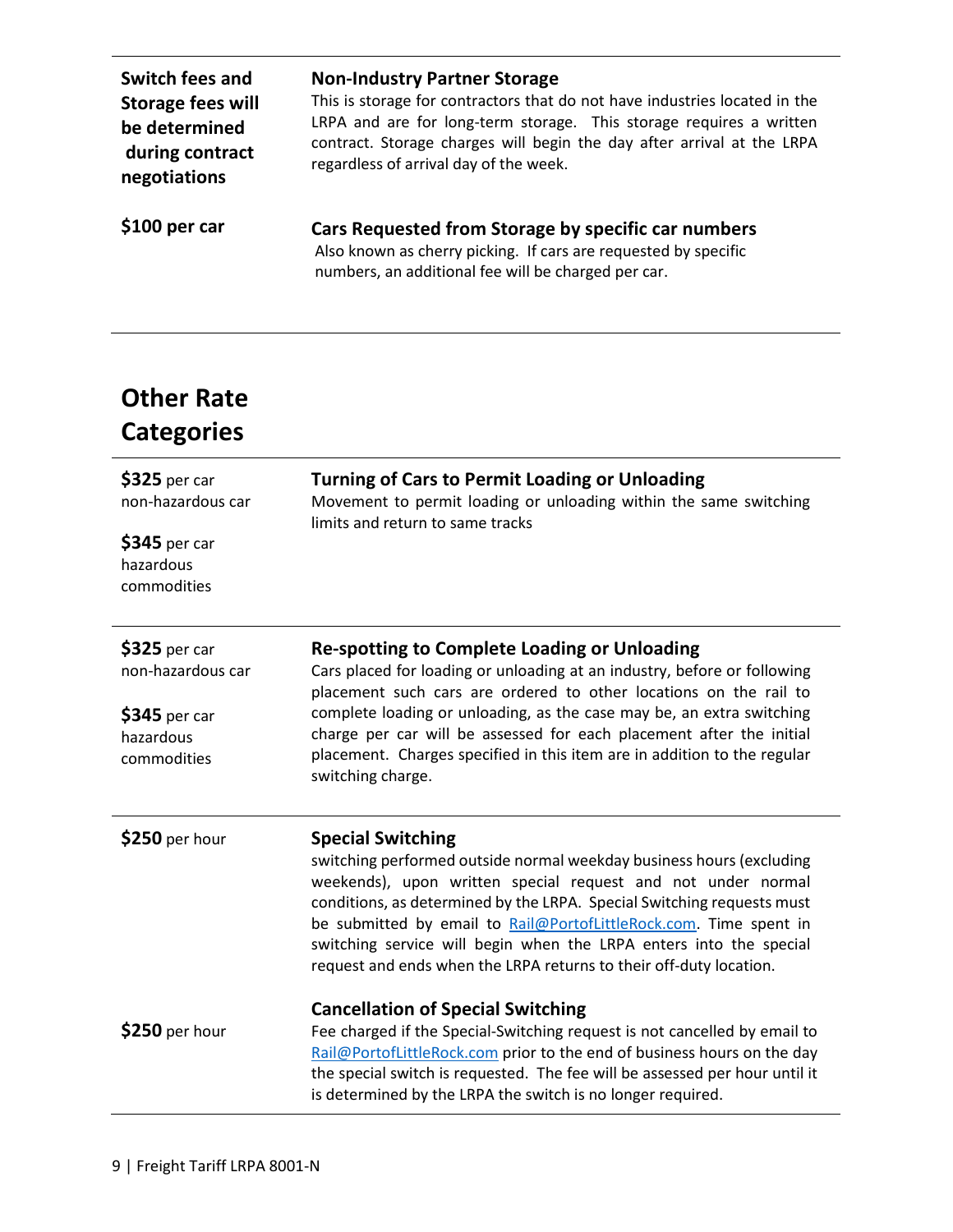| $$1,050$ per day                          | <b>Special Use of Locomotive</b>                                                                                                                                                                                                                                                                                                                            |
|-------------------------------------------|-------------------------------------------------------------------------------------------------------------------------------------------------------------------------------------------------------------------------------------------------------------------------------------------------------------------------------------------------------------|
|                                           | Special Use of Locomotive is defined as the use of the locomotive on<br>weekends or on observed holidays as noted in General Rules and<br>Definitions. Special Use of Locomotive is to cover operating expenses for<br>crew and locomotive use. This fee is subject to change without notice.                                                               |
|                                           | <b>Cancellation of Special Use of Locomotive</b>                                                                                                                                                                                                                                                                                                            |
| \$750                                     | Fee charged If the Special Use of Locomotive request is not cancelled by<br>email to Rail@PortofLittleRock.com by the end of business hours the day<br>prior to the Special Use of Locomotive. If the LRPA arrives and is not<br>needed, industry making the request will be assessed the fee.                                                              |
| \$325 per car                             | <b>Improperly Loaded Rail Cars</b>                                                                                                                                                                                                                                                                                                                          |
| non-hazardous car                         | If a car arrives at the LRPA that can be determined from a ground<br>inspection that it has been improperly loaded, and such car will create<br>an unsafe move, the LRPA will set the car aside to be inspected and then                                                                                                                                    |
| \$345 per car<br>hazardous<br>commodities | repaired/reloaded. Cars released from the industries that appear to be<br>improperly loaded will not be moved from the industry until inspected<br>by the industry and cleared for move. If car is determined improperly<br>loaded once moved and requires the car to be moved back to industry,<br>the LRPA will charge a switch fee for move to industry. |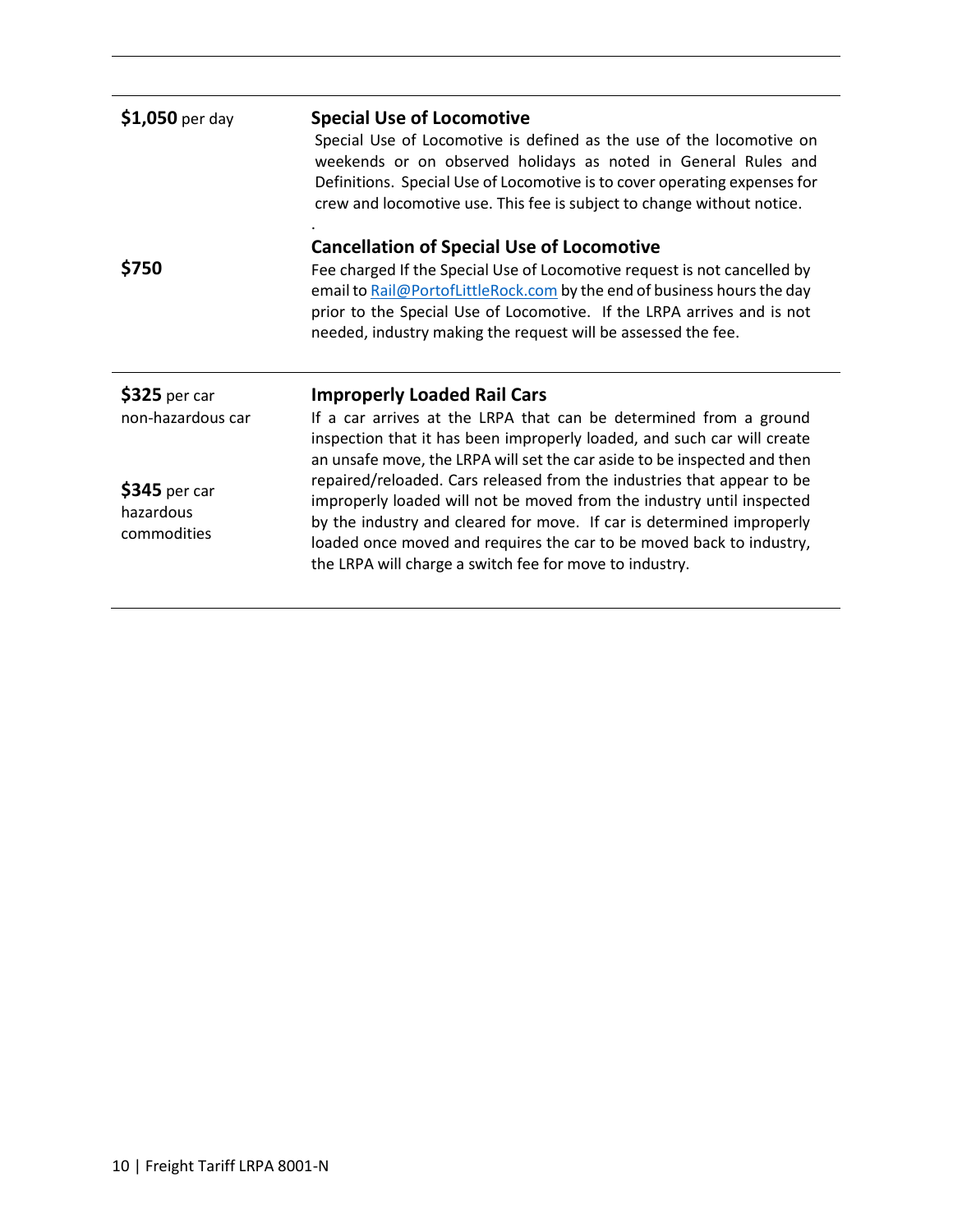# **Services**

| \$325 per car | <b>Set-Back Cars and Cars Delivered in Error</b><br>Charge will be assessed against the carrier which delivers cars to<br>the LRPA in error for return of the car; and/or cars to be set-back.                                                                                                                                                                                                                                        |
|---------------|---------------------------------------------------------------------------------------------------------------------------------------------------------------------------------------------------------------------------------------------------------------------------------------------------------------------------------------------------------------------------------------------------------------------------------------|
| \$325 per car | <b>Cars Ordered but Not Used</b><br>When order for cars for loading is canceled or car is returned<br>empty, a charge will be assessed against person, firm or industry<br>ordering such car. Applicable Demurrage/Car hire Charges will<br>apply.                                                                                                                                                                                    |
| \$325 per car | <b>Cars Not Suitable for Loading</b><br>When cars ordered for loading are refused or rejected on account<br>of not being in proper condition to load, a charge will be assessed<br>against the carrier furnishing such car.                                                                                                                                                                                                           |
| N/A           | <b>Shipments of Excessive Dimensions, Weights, etc.</b><br>The LRPA will not accept from shipper or connecting carrier for<br>transportation shipments of excessive dimensions, excessive<br>weight, high center of gravity or other conditions requiring special<br>handling<br>without the LRPA<br>first<br>being<br>contacted<br>(Rail@PortofLittleRock.com) in advance to obtain pricing and<br>authorization for such shipments. |

# **DEMURRAGE**

### **Non-Privately Owned Cars**

Non-Privately owned cars are subject to demurrage and/or car hire. The rules of car hire and demurrage are based on agreements entered into by the nation's railroads and car owners and apply uniformly to all shippers as well as railroads. Demurrage is a penalty charge assessed against the car consignee. Demurrage charges are assessed to discourage customers from using railcars for holding equipment. The rate of charge is regulated by the STB and published in Tariff ASLR 6004. The LRPA will not assess demurrage/car hire charges at time of car arrival and placement at industry; the LRPA will pass charges to Port industries as it is incurred by the LRPA.

Storage for Non-Privately owned cars will follow the rules for Short-Term Storage. Demurrage/Car Hire does not stop when cars go into storage.

The LRPA reserves the right to revert to charging demurrage as a front end on industries that do not pay timely.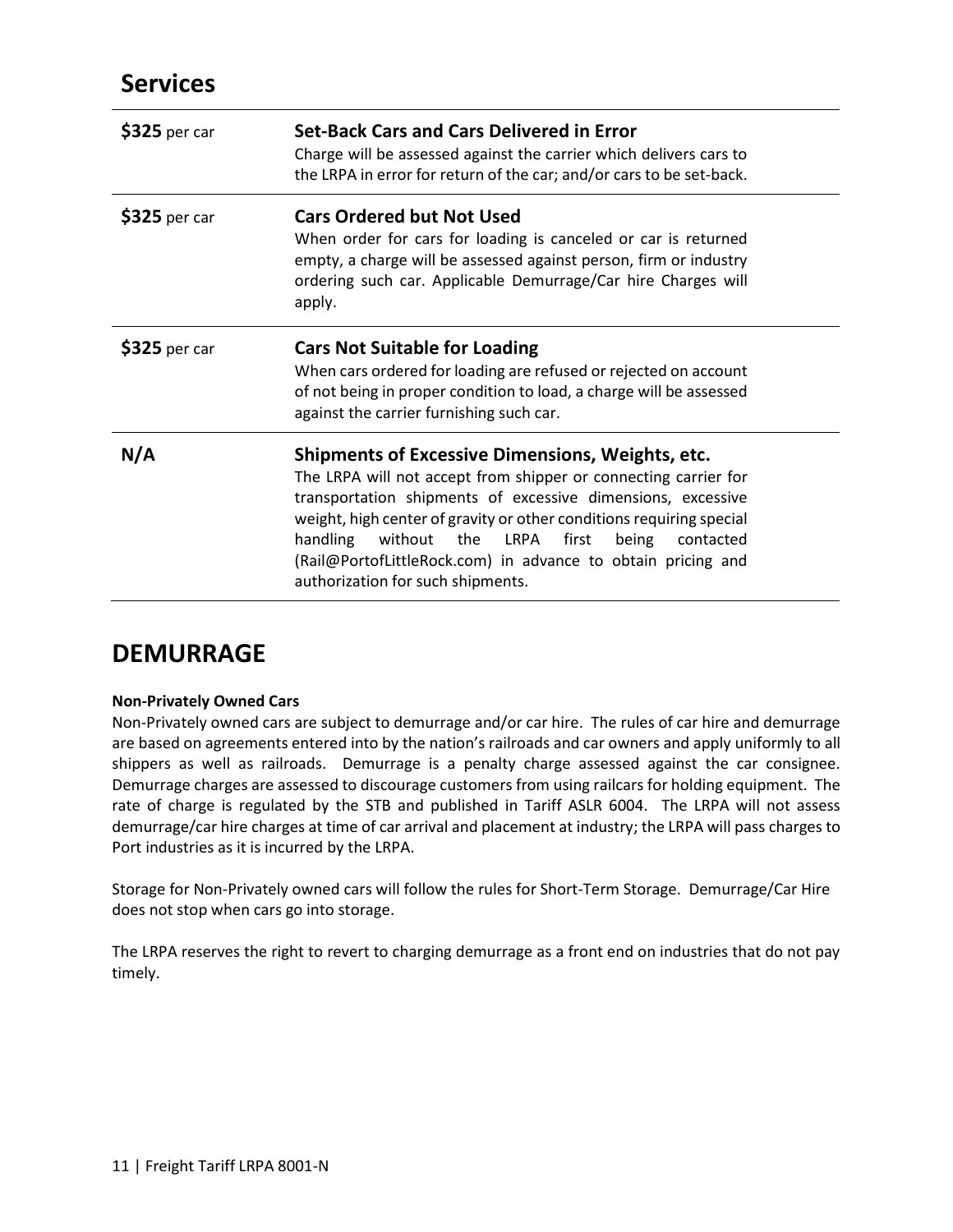| <b>HAZMAT RAILCARS</b>  |           |                   |  |
|-------------------------|-----------|-------------------|--|
| PCON (arrival)          |           | <b>FEES BEGIN</b> |  |
| Day 1                   | Day 2     | Day 3             |  |
| Monday                  | Tuesday   | Wednesday         |  |
| Tuesday                 | Wednesday | Thursday          |  |
| Wednesday               | Thursday  | Friday            |  |
| Thursday                | Friday    | Saturday          |  |
| Friday                  | Saturday  | Sunday            |  |
| NOTF: Weekends included |           |                   |  |

# **Table 1-1**

| <b>NON-HAZMAT RAILCARS</b> |              |           |           |                   |
|----------------------------|--------------|-----------|-----------|-------------------|
| PCON (arrival)             | FIRST 7 A.M. |           |           | <b>FEES BEGIN</b> |
| Day 1                      | Day 2        | Day 3     | Day 4     | Day 5             |
| Monday                     | Tuesday      | Wednesday | Thursday  | Friday            |
| Tuesday                    | Wednesday    | Thursday  | Friday    | Monday            |
| Wednesday                  | Thursday     | Friday    | Monday    | Tuesday           |
| Thursday                   | Friday       | Monday    | Tuesday   | Wednesday         |
| Friday                     | Monday       | Tuesday   | Wednesday | Thursday          |

**Table 1-2**